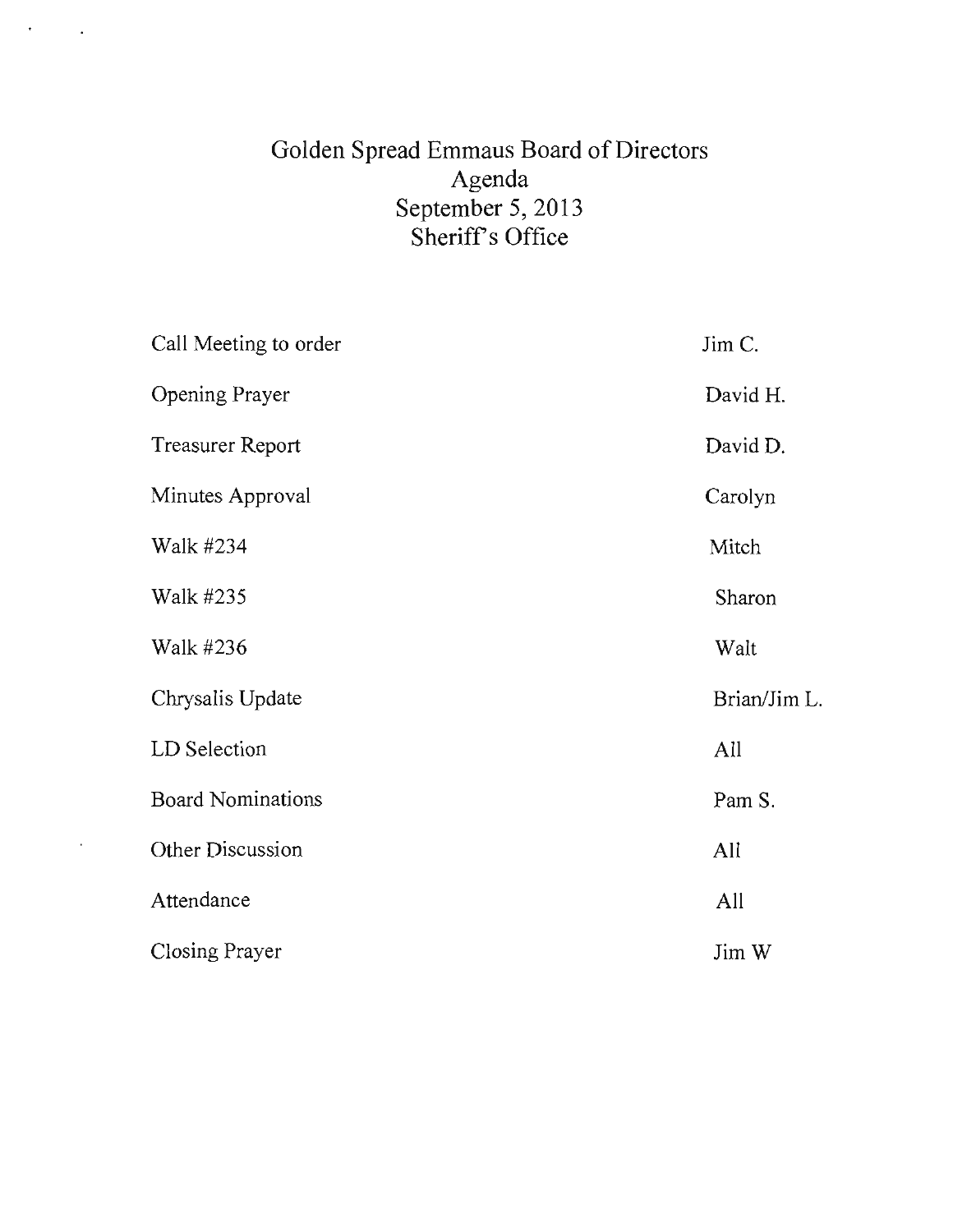## **Golden Spread Emmaus Board of Directors September 5,2013 Potter County Sherriffs Office**

Present: Jim Crossman, David Hudson, Carolyn Hurt, David Dzik, Lynn Radney, Walt Marlett, Jaci Chadick, Theo McGee, Pam Stork, Brian Thomas, Martha Duke, Jim Laughlin, Brenda Wilhite, Kurt Oheim, Sharon Alexander

Absent: Mitch Woodard, Jim Watkins

Guest: Roger Radney - Men's Registrar, Jeff Beasley - Acting Community Lay Director for Chrysalis.

Meeting called to order by Jim Crossman.

Opening Prayer given by David Hudson

#### **Treasurer Report**

David Dzik distributed copies of the Balance Sheet and Profit and Loss sheet for August. He indicated he has not received a statement from Ceta Canyon yet for the last walk. He has called and left messages but no response. He estimates the room and board charges for August to be around \$7,690. He also indicated he has not received a bill yet for the book table. He just received the cash from the August Candlelight and August Community that will be added to the P&L for next month. David also indicated we made a \$50.00 donation in memory of Gabe Barrick from the Emmaus Board of Directors.

David also reviewed the Balance and Profit and Loss Statement for Chrysalis for August. David indicated we now have \$700 in reserve for scholarships. There is also an \$873.00 credit for 2 unused rooms from JUly. Motion made by Brian Thomas to accept the Treasurer's Report for July, second made by Jim Laughlin.

### **Minutes Approval**

Minutes from the August 1, 2013 board meeting were previously distributed on email. Motion to accept the July minutes with the addition was made by Theo McGee, second by Walt Marlett.

### Walk #234

Roger Radney reported a good walk in August. One pilgrim fell down the stairs at Candlelight going from the conference room to the chapel. Paramedics from Wayside responded immediately, then he was taken by ambulance to BSA. He received lacerations on face and head. He went home for the night and was back at Ceta Canyon Sunday morning to finish the walk. A suggestion was made to start using the ramp going from the conference room to the chapel for future walks to alleviate accidents on the steps.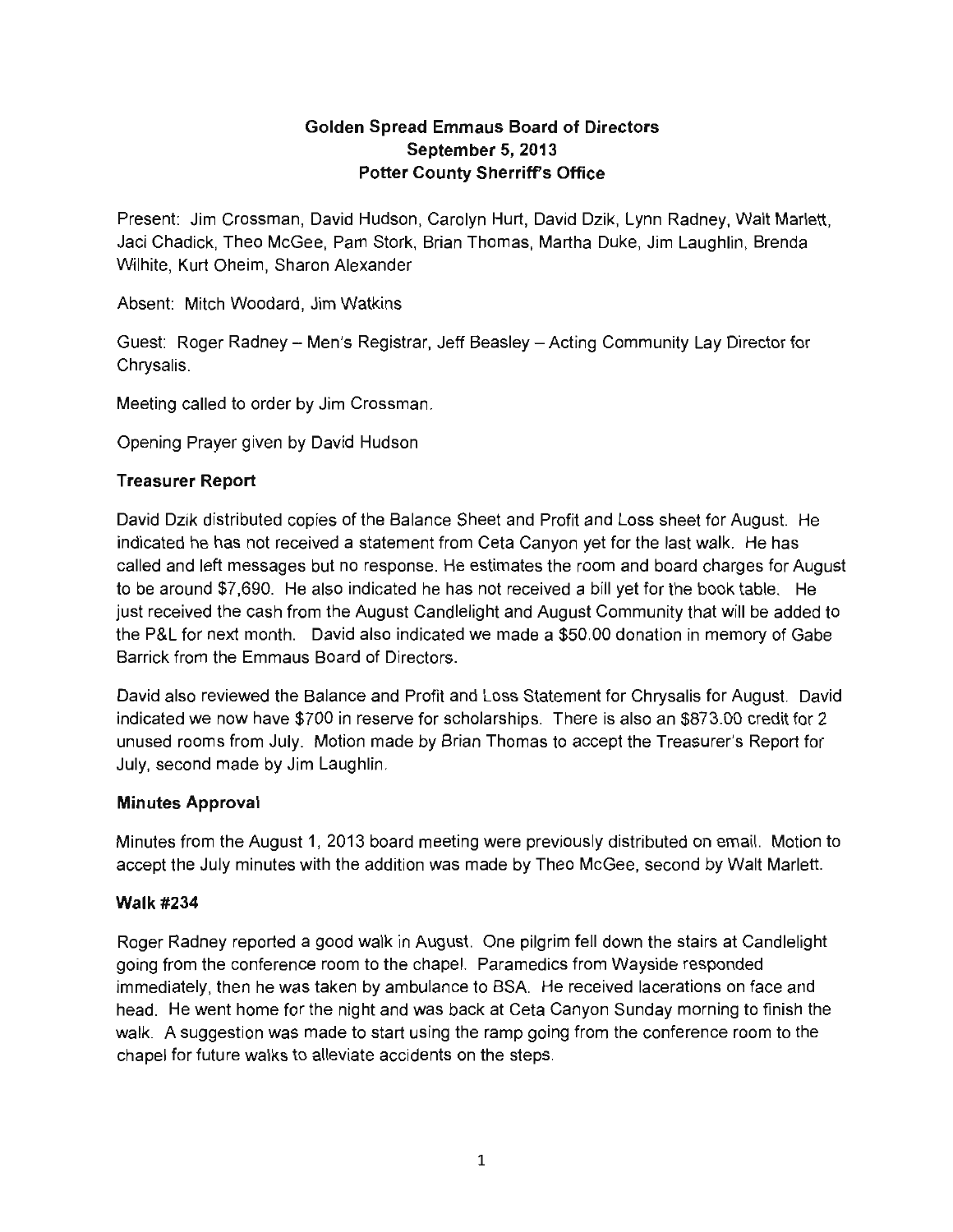#### Walk #235

Sharon reported there was one team member not at the last meeting. There is one meeting left at the end of the month before the walk. All clergy was in attendance at this team meeting.

#### **Walk #236**

Walt reported that all the team meetings for Brian's walk are going well. Matt Durr is doing a great job on music. Walt reported he is getting good support for donations for the clergy.

#### **Chrysalis Update**

Jeff Beasley shared with the board that he is exhausted and burned out and is needing a break from Chrysalis. He shared this with the Chrysalis Board at their last meeting. He will not leave the board short handed but will work with Chrysalis until a new Lay Director can be appointed. Jeff indicated he wants to stay involved with Chrysalis but not the responsibilities of a leadership position. Brian commended Jeff on his dedication to Chrysalis and indicated what a difficult job this has been with the adult resignations and only 4 youth now serving on the board. He indicated that Jeff has served this board well for a long time. Jim Crossman asked Jeff to stay on board through the end of the year during this transition to the new board. Brian also recommended for the Chrysalis board to be able to serve for 3 year terms rather than 2 year terms. He also stressed the need to have more adults on the Chrysalis board than youth.

Jeff discussed changing the time frame for the officers of Chrysalis to match those of Emmaus. Currently the Chrysalis officer appointments are from June 1 through May 31. Emmaus officer appointments are from January 1 through December 31. Jeff has reviewed the Chrysalis Bylaws to determine if this can be done and is trying to reconcile how the adjustment can be made. Motion was made by Brian Thomas to reconcile the officer terms to be January 1 through December 1 of each year. Motion seconded by Theo McGee. Brian presented a list of nominations for Chrysalis Board:

Clergy - Boys Trevor Stowers Errol Hainer Brent Berry Justin Schultz

Clergy: Girls Mary Baker Jackie Chadick Sherrie Greer Peggy Adams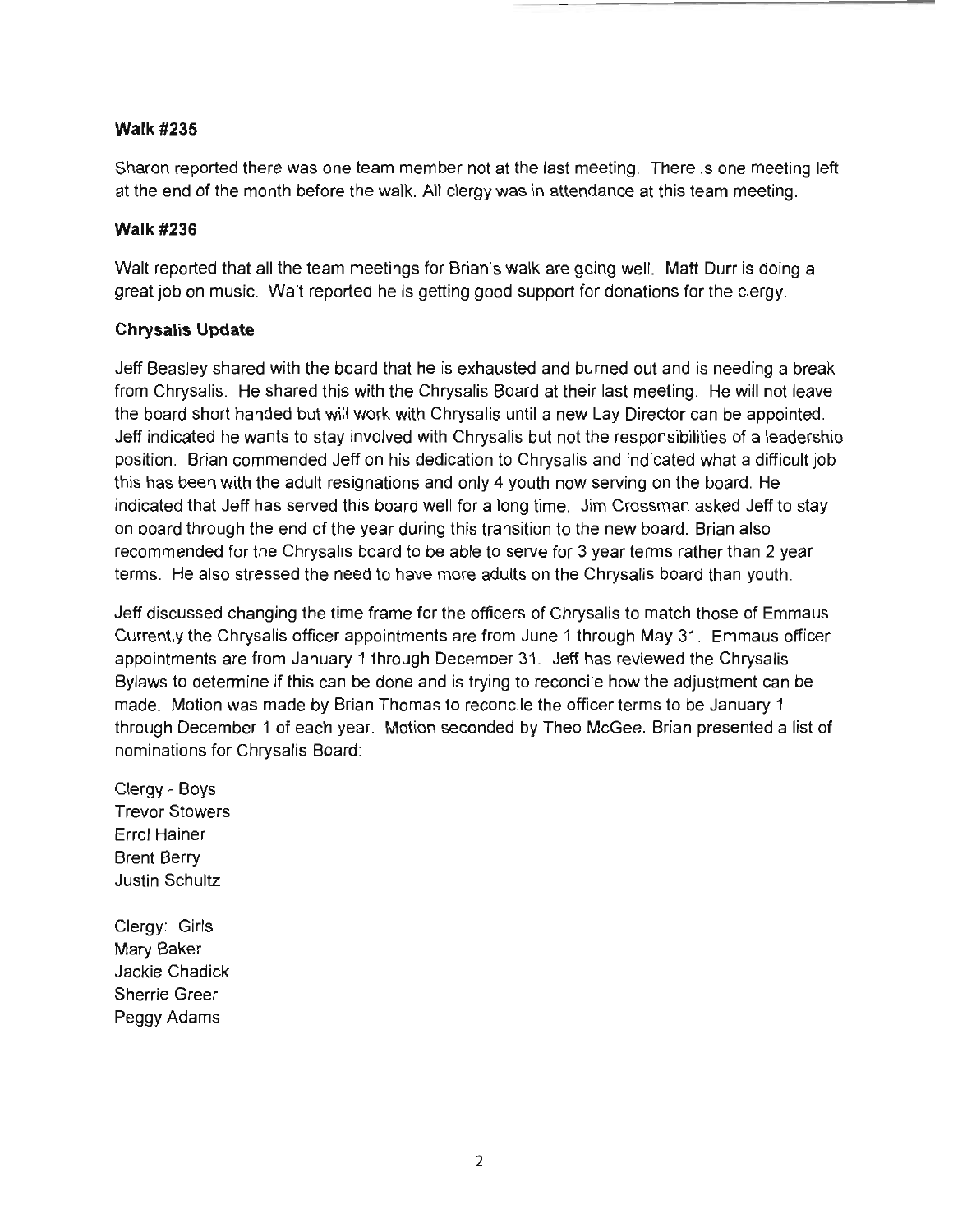Adults -Girls Cheryl Sanders Kim Chavez Amy Kirkland Lindsay Elliot Eloise Bell Debbie Morrison Adults: Boys Lindy Hopper Jeff Roller David Zeigler Justin Hebert Bryant coon Tim Radney Roger Radney Mark Muarray Keith Height Seth Trujillo Marvin Mode

Suggestions for Community Lay Director for Chrysalis: Melanie Kirkland Marvin Mode Jeff Roller

Suggestions for Community Spiritual Director for Chrysalis: Errol Hainer

He also discussed utilizing family members on the board during the infancy of restructuring the board and everyone agreed this could be done but should move away from this practice once the board is up and running in the next several years. A suggestion was made for 12 board members plus the current four. Motion was made by Jim Laughlin to accept the list of nominees, seconded by Lynn Radney.

#### **LD Selection**

Jim Crossman indicated that Scott Sims has accepted the Lay Director slot for March 2014. The roster is now complete for 2014.

Women's Walk #237 February 6-9, 2014 Laura Oheim- Lay Director John Abbott - Spiritual Director Brenda Wilhite - Inside Board Representative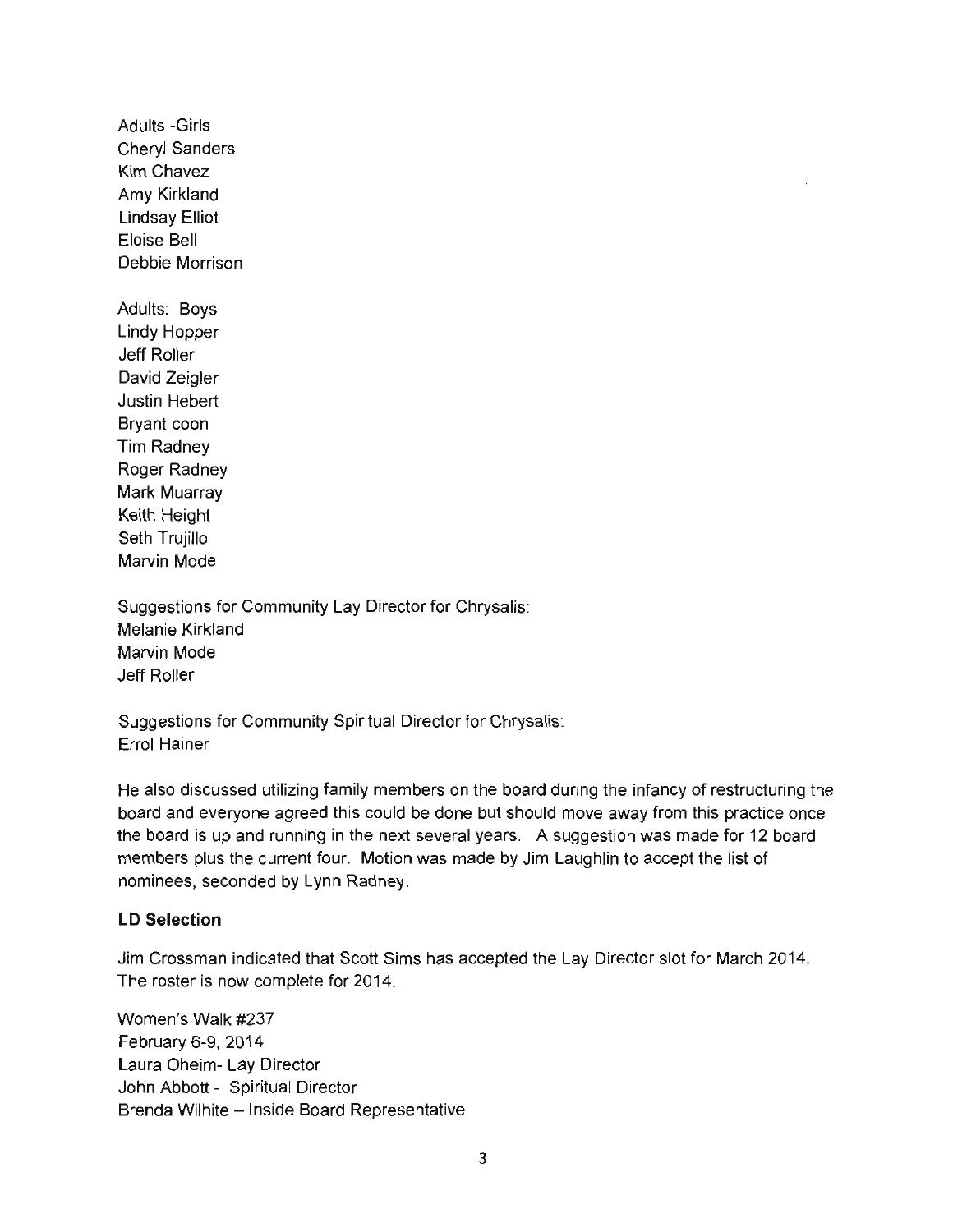Men's Walk #238 March 20-23, 2014 Scott Sims - Lay Director Brent Barry - Spiritual Director Mitch Woodard - Inside Board Representative

Women's Walk # 239 April 24-27, 2014 Lynn Radney - Lay Director Deborah Erwin - Spiritual Director Pam Stork - Inside Board Representative

Men's Walk #240 August 7-10,2014 John Alexander - Lay Director Rick Chadick - Spiritual Director Brian Thomas - Inside Board Representative

Women's Walk #241 October 9-12,2014 Brenda Wilhite - Lay Director Jim Watkins - Spiritual Director Jaci Chadick - Inside Board Representative

Men's Walk #242 November 6-9, 2014 Tim Spiva - Lay Director Jim Wilhite - Spiritual Director Walt Marlett -- Inside Board Representative

Jim Crossman also announced that Donnie Allred has accepted the position of Community Spiritual Director for 2014.

#### **Other Discussion**

The Nomination Committee has submitted their recommendations for the Emmaus Board of Directors for 2014. The nomination list includes:

Women: Mary Holmland Carol Roller Lisa Crossman Sherida Stone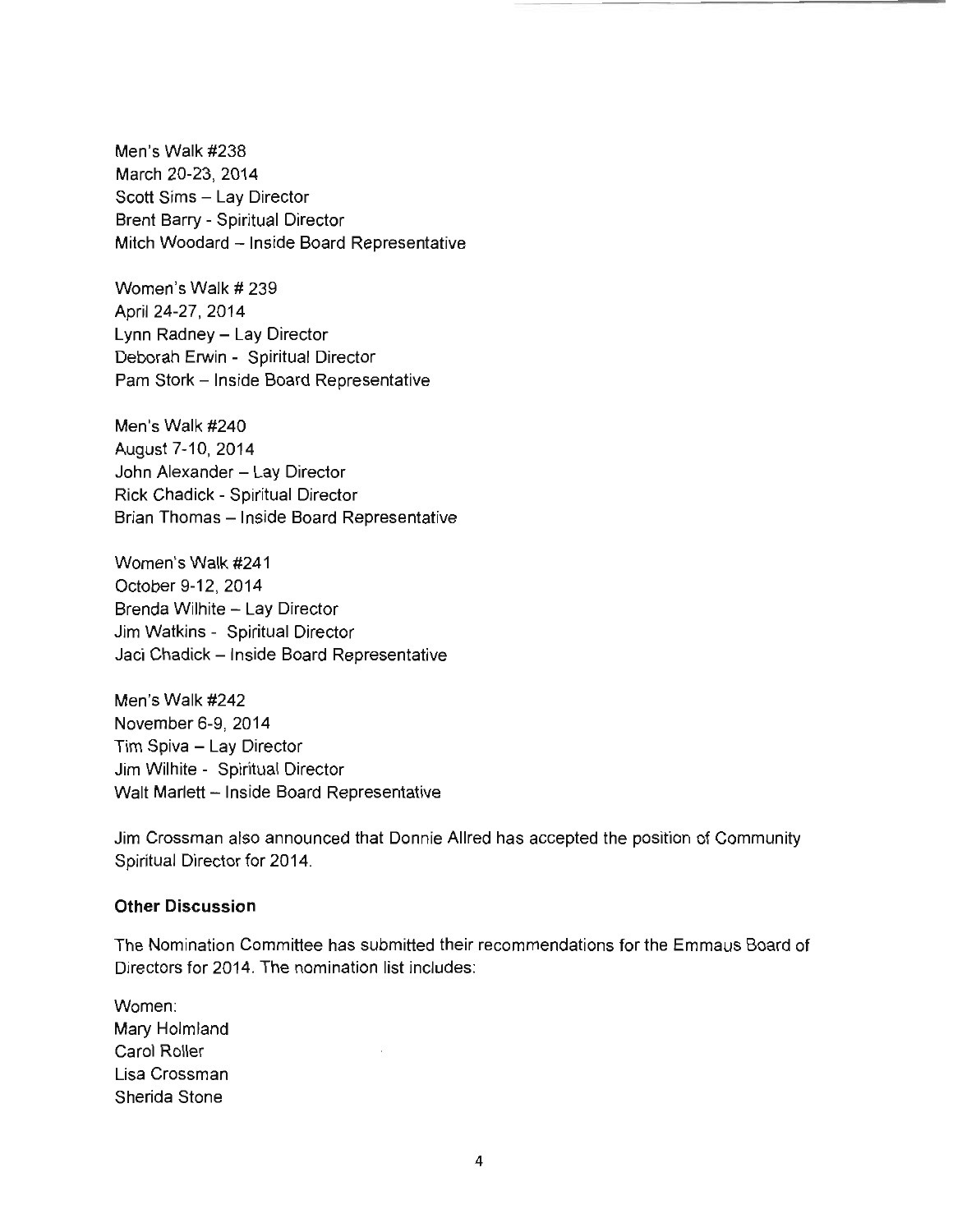Men: John Bilyeu Eddie Hill Mark Wood Eddie Boydston Mike Richardson Ray Bell and Danny Roeder were also recommended. For 2014 we will need 2 women and 3 men. Motion to accept the list of nominations for 2014 was made by Theo McGee and seconded by Jim Laughlin.

Jim Crossman distributed a grid for the attendance for the board of directors for 2013. He expressed concern over the lack of attendance in the past. He reminded everyone when the oath is taken to be on the board, it is a 3 year commitment and it is taken very seriously. Committee assignments are made and in order to conduct business as a board of directors, that everyone is expected to participate and come to meetings unless there is an emergency.

Jim announced that as of May 2013, the Tabernacle at Ceta Canyon has heating and air conditioning. It will be the Lay Director's decision for each walk weather to use the Tabernacle or Chapel for Candlelight. They are still working on the sound system in the Tabernacle.

Jim Crossman asked for prayer requests for Lisa's aunt Mary Whitener who lives in Wheeler and was just sent by air ambulance to Amarillo due to a stroke.

Jaci Chadick announced there is an air and car show this Saturday from 9:30-5:00 at River Falls Air Park. The proceeds help pay for flights for sick children to various hospitals.

Closing Prayer was given by Thea McGee.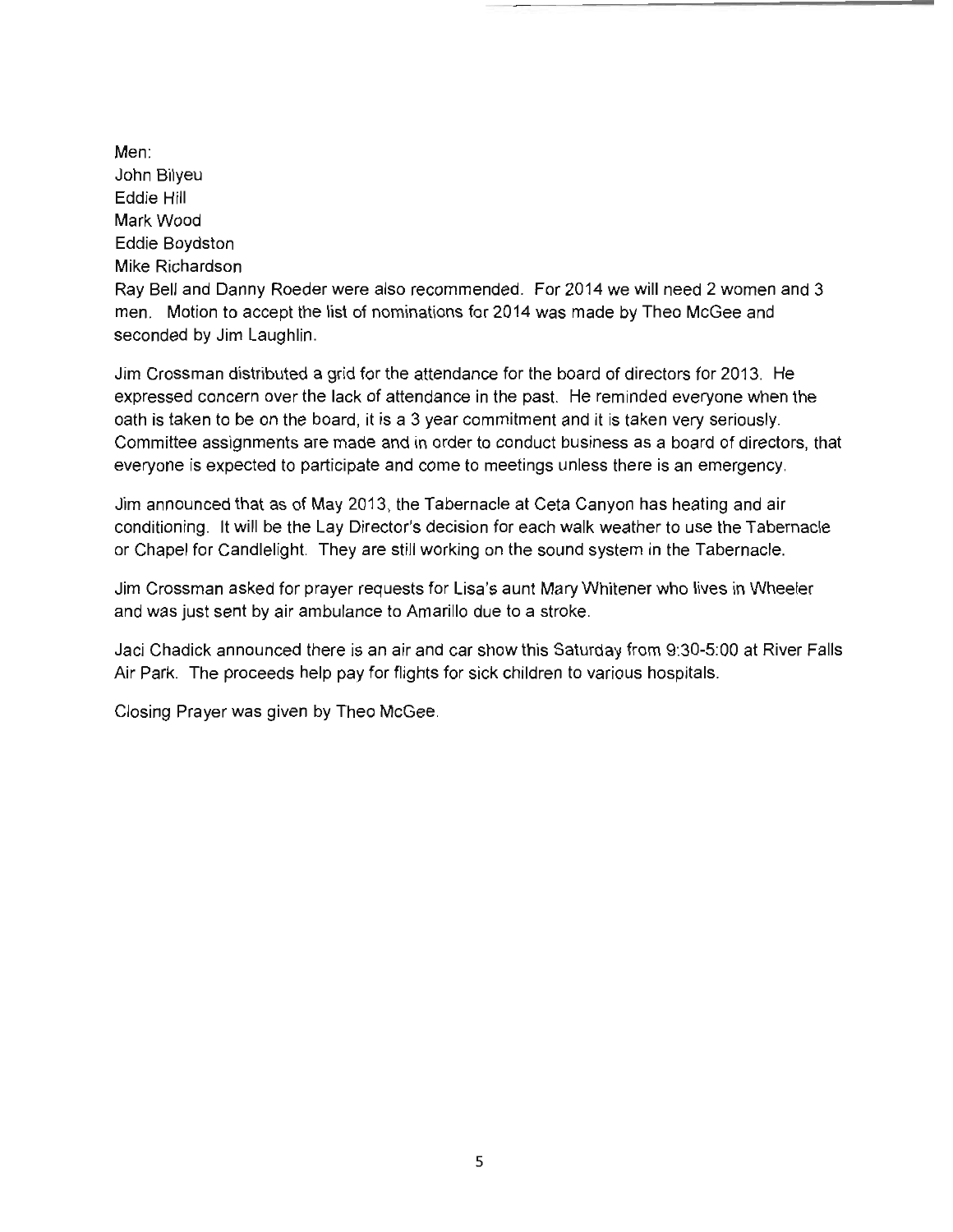# Golden Spread Emmaus Balance Sheet As of August 31,2013

 $\epsilon$ 

 $\sim 10^{11}$  k

|                                                                              | Aug 31,                 |
|------------------------------------------------------------------------------|-------------------------|
| <b>ASSETS</b><br><b>Current Assets</b><br><b>Checking/Savings</b>            |                         |
| 1000 · Cash - ANB                                                            | 8,027.81                |
| <b>Total Checking/Savings</b>                                                | 8,027.81                |
| <b>Other Current Assets</b><br>1400 · Prepaid Insurance                      | 716.64                  |
| <b>Total Other Current Assets</b>                                            | 716.64                  |
| <b>Total Current Assets</b>                                                  | 8,744.45                |
| TOTAL ASSETS                                                                 | 8,744.45                |
| <b>LIABILITIES &amp; EQUITY</b><br>Liabilities<br><b>Current Liabilities</b> |                         |
| <b>Other Current Liabilities</b><br>2000 · Prepaid - Men                     | 2,554.50                |
| 2100 · Prepaid - Women                                                       | 2,045.00                |
| 2200 · Reserved - Kairos                                                     | 435.15                  |
| 2300 · Reserved - Chrysalis                                                  | 96.95                   |
| 2400 · Reserved - Missions                                                   | 177.34                  |
| 2450 · Reserved - Faith City Miss                                            | 1,050.00                |
| 2500 · Reserved - Scholarships                                               | 1,097.58                |
| 2550 · Reserved - Clark Scholars                                             | 1,774.00                |
| 2650 · Reserved - Book Table                                                 | 299.00                  |
| <b>Total Other Current Liabilities</b>                                       | 9,529.52                |
| <b>Total Current Liabilities</b>                                             | 9,529.52                |
| <b>Total Liabilities</b>                                                     | 9,529.52                |
| Equity<br>3900 · Retained Earnings<br><b>Net Income</b>                      | 2,855.99<br>$-3,641.06$ |
| <b>Total Equity</b>                                                          | $-785.07$               |
| <b>TOTAL LIABILITIES &amp; EQUITY</b>                                        | 8,744.45                |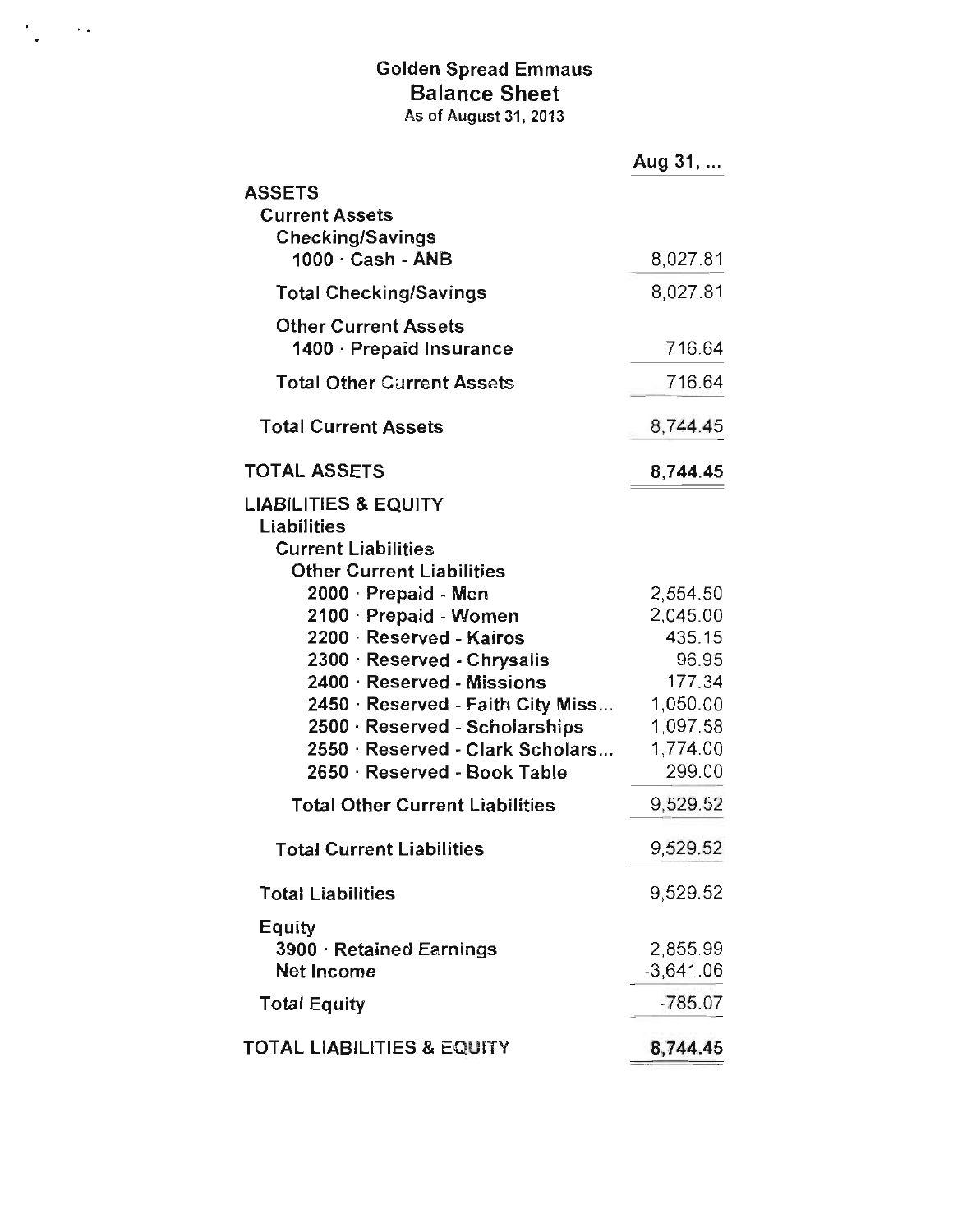#### Golden Spread Emmaus Profit & Loss January through August 2013

 $\cdot$ 

 $\sim 100$   $\mu$ 

|                                  | Jan 13      | Feb <sub>13</sub> | <b>Mar 13</b> | Apr 13    | May 13      | Jun <sub>13</sub> | <b>Jul 13</b> | Aug 13   | TOTAL       |
|----------------------------------|-------------|-------------------|---------------|-----------|-------------|-------------------|---------------|----------|-------------|
| Ordinary Income/Expense          |             |                   |               |           |             |                   |               |          |             |
| Income                           |             |                   |               |           |             |                   |               |          |             |
| 4000 · Team Fees                 | 0.00        | 5,661.00          | 4,960.00      | 0 0 0     | 4,771.00    | 0.00              | 0.00          | 5.424.00 | 20,816.00   |
| 4100 · Pilgrim Fees              | 0.00        | 6,300.00          | 6,125.00      | 0.00      | 5.950.00    | 0.00              | 0.00          | 3.505.00 | 21,880.00   |
| 4200 · Book Table (Net of Expen  | 0.00        | 786.51            | $-583.98$     | $-188.19$ | 485.68      | $-611.48$         | 0.00          | 390.00   | 278.54      |
| <b>Total Income</b>              | 0.00        | 12,747.51         | 10,501.02     | $-18819$  | 11,206.68   | $-611.48$         | 0.00          | 9,319.00 | 42,974.54   |
| Expense                          |             |                   |               |           |             |                   |               |          |             |
| 6000 Room & Board                | 0.00        | 10,690.00         | 10,060 00     | 0.00      | 9.982.00    | 0.00              | 0.00          | 7,690.00 | 38,422.00   |
| 6200 Copies                      | 000         | 102.39            | 92 19         | 55.79     | 0.00        | 0.00              | 000           | 0.00     | 250.37      |
| 6300 Supplies                    | 575.97      | 61.00             | 1,288.73      | 291.10    | 1,390.74    | 0.00              | 0.00          | 311.91   | 3,919.45    |
| 6500 · Upper Room Fees           | 0.00        | 468 00            | 455.00        | 0.00      | 442.00      | 0.00              | 0.00          | 260.00   | 1,625.00    |
| 6600 Other Costs                 | 995 00      | 0.00              | 0.00          | 0.00      | 1,275.00    | 0.00              | 0.00          | 0.00     | 2,270.00    |
| 6800 · Insurance                 | 179.17      | 179.17            | 179 17        | 179.17    | 179.17      | 179.17            | 179.17        | 179.17   | 1.433.36    |
| <b>Total Expense</b>             | 1,750.14    | 11,500.56         | 12,075.09     | 526 06    | 13,268 91   | 179.17            | 179.17        | 8,441.08 | 47,920.18   |
| Net Ordinary Income              | $-1,750.14$ | 1,246.95          | $-1.574$ 07   | $-714.25$ | $-2,062.23$ | $-790.65$         | $-179.17$     | 877.92   | -4,945 64   |
| Other Income/Expense             |             |                   |               |           |             |                   |               |          |             |
| Other Income                     |             |                   |               |           |             |                   |               |          |             |
| 8000 · Interest Income           | 1.51        | 1.22              | 1.23          | 1.33      | 1.15        | 0.52              | 0.58          | 0.46     | 8.00        |
| 8100 · Candlelight Offering      | 000         | 280.00            | 329.60        | 0.00      | 304 00      | 0.00              | 0.00          | 0.00     | 913.60      |
| 8200 · Community Offering        | 000         | 260.25            | 348.80        | 0.00      | 160.80      | 0.00              | 0.00          | 0.00     | 769.85      |
| 8300 · Mission Donations         | 0.00        | 100.00            | 200.00        | 100.00    | 0.00        | 100.00            | 100.00        | 200.00   | 800.00      |
| 8500 · Nametags (Net of Expense) | 0.00        | 0.00              | 16 50         | 0.00      | 23.25       | 0.00              | 0.00          | 7.00     | 46.75       |
| 8600 · Miscellaneous Donations   | 0.00        | 0.00              | 0.00          | 0.00      | 0.00        | 15.00             | 0.00          | 0.00     | 15.00       |
| <b>Total Other Income</b>        | 1.51        | 641.47            | 896 13        | 101 33    | 489.20      | 115.52            | 100.58        | 207.46   | 2,553.20    |
| Other Expense                    |             |                   |               |           |             |                   |               |          |             |
| 9000 · Miscellaneous Supplies    | 0.00        | 0.00              | 20.07         | 0.00      | 0.00        | 0.00              | 0.00          | 0.00     | 20.07       |
| 9100 License & Fees              | 0.00        | 0.00              | 534.85        | 0.00      | 134.85      | 0.00              | 0.00          | 134.85   | 804.55      |
| 9300 · Postage                   | 000         | 0.00              | 0.00          | 0.00      | 8.00        | 0.00              | 0.00          | 0.00     | 8.00        |
| 9800 · Returned Checks           | 0.00        | 000               | 0.00          | 183.00    | 183.00      | 0.00              | 0.00          | 0.00     | 366.00      |
| 9900 · Miscellaneous Donation    | 0.00        | 000               | 0.00          | 0.00      | 0.00        | 0.00              | 0.00          | 50.00    | 50.00       |
| <b>Total Other Expense</b>       | 0.00        | 0.00              | 554.92        | 183.00    | 325.85      | 0.00              | 0.00          | 184.85   | 1,248.62    |
| Net Other Income                 | 1.51        | 641.47            | 341.21        | $-81.67$  | 163.35      | 115.52            | 100.58        | 22.61    | 1,304.58    |
| Net Income                       | $-1,748.63$ | 1,888.42          | $-1,232.86$   | $-795.92$ | $-1,898.88$ | $-675.13$         | $-78.59$      | 900.53   | $-3,641.06$ |
|                                  |             |                   |               |           |             |                   |               |          |             |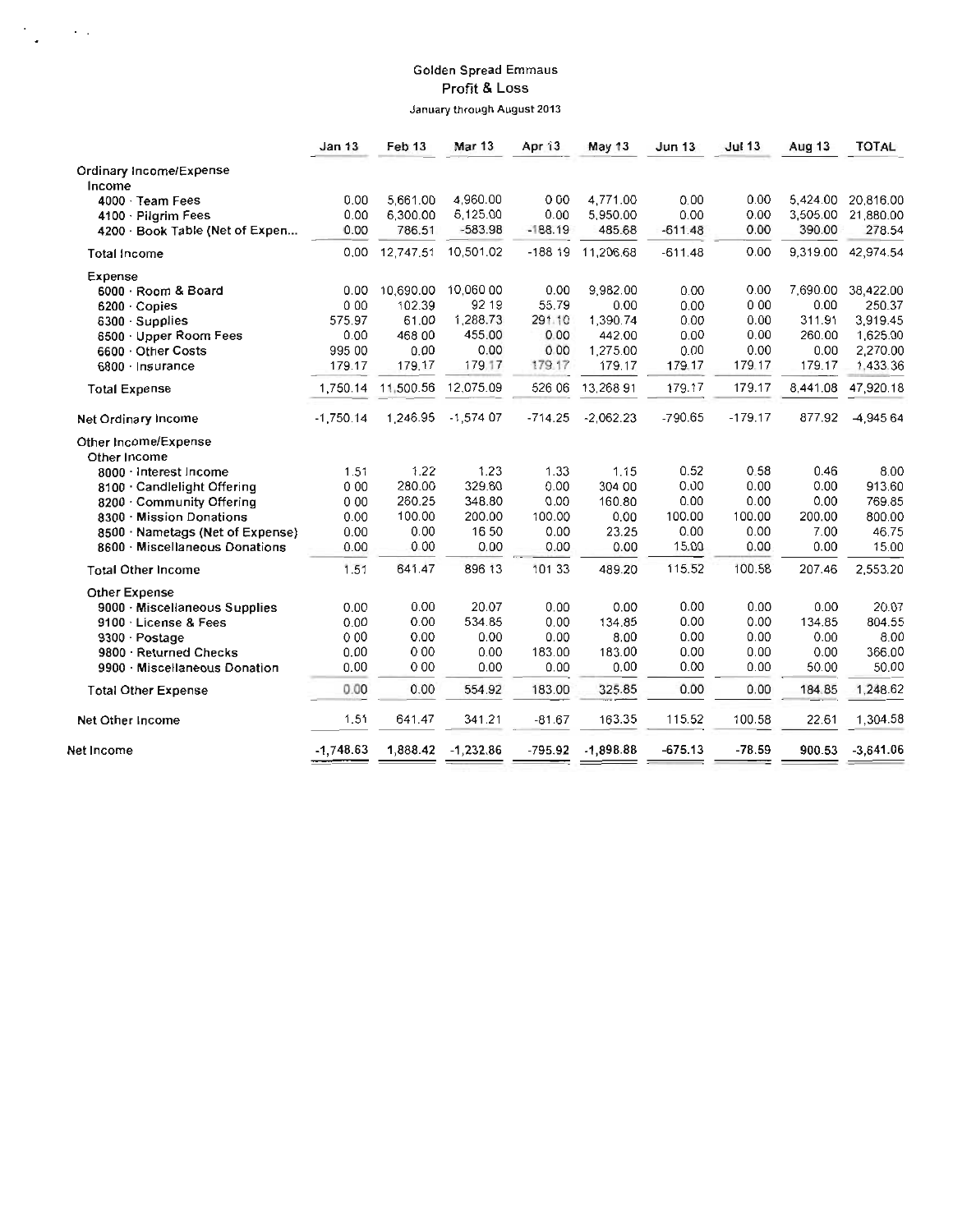# Golden Spread Chrysalis Balance Sheet As of August 31, 2013

 $\epsilon \rightarrow \epsilon$  .

|                                                                              | Aug 31,               |
|------------------------------------------------------------------------------|-----------------------|
| <b>ASSETS</b>                                                                |                       |
| <b>Current Assets</b>                                                        |                       |
| <b>Checking/Savings</b><br>1000 · Cash - ANB                                 | 4,943.28              |
| <b>Total Checking/Savings</b>                                                | 4,943.28              |
| <b>Accounts Receivable</b><br>1201 - Accounts Receivable                     | 175.00                |
| <b>Total Accounts Receivable</b>                                             | 175.00                |
| <b>Total Current Assets</b>                                                  | 5,118.28              |
| <b>TOTAL ASSETS</b>                                                          | 5,118.28              |
| <b>LIABILITIES &amp; EQUITY</b><br>Liabilities<br><b>Current Liabilities</b> |                       |
| <b>Other Current Liabilities</b><br>2500 · Reserved - Scholarsh              | 700.00                |
| <b>Total Other Current Liabilities</b>                                       | 700.00                |
| <b>Total Current Liabilities</b>                                             | 700.00                |
| <b>Total Liabilities</b>                                                     | 700.00                |
| Equity<br>3900 · Retained Earnings<br><b>Net Income</b>                      | 4,556.46<br>$-138.18$ |
| <b>Total Equity</b>                                                          | 4,418.28              |
| <b>TOTAL LIABILITIES &amp; EQUITY</b>                                        | 5,118.28              |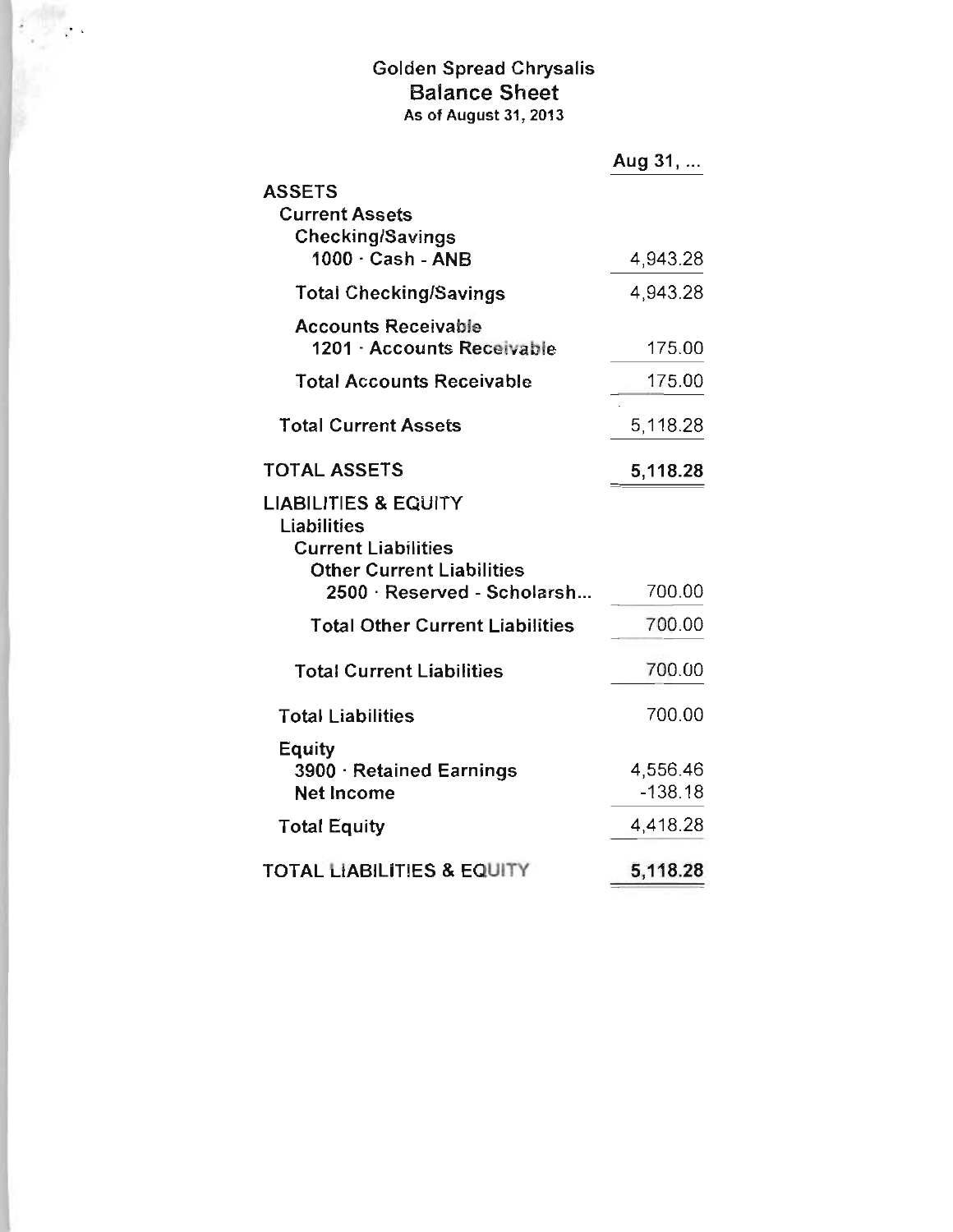## Golden Spread Chrysalis Profit & Loss

January through August 2013

|                                | <b>Jan 13</b> | Feb <sub>13</sub> | <b>Mar 13</b> | Apr 13       | May 13    | <b>Jun 13</b> | <b>Jul 13</b> | Aug 13      | <b>TOTAL</b> |
|--------------------------------|---------------|-------------------|---------------|--------------|-----------|---------------|---------------|-------------|--------------|
| <b>Ordinary Income/Expense</b> |               |                   |               |              |           |               |               |             |              |
| Income                         |               |                   |               |              |           |               |               |             |              |
| 4000 · Team Fees               | 0.00          | 0.00              | 0.00          | 0.00         | 0.00      | 4,205.00      | 4,065.00      | 0.00        | 8,270.00     |
| 4100 · Caterpillar Fees        | 0.00          | 0.00              | 0.00          | 0.00         | 0.00      | 4,025.00      | 2,800.00      | 0.00        | 6,825.00     |
| 4200 · Book Table (Net of Expe | 0.00          | 0.00              | 0.00          | 0.00         | 0.00      | 315.59        | $-287.21$     | $-28.99$    | $-0.61$      |
| <b>Total Income</b>            | 0.00          | 0.00              | 0.00          | 0.00         | 0.00      | 8,545.59      | 6,577.79      | $-28.99$    | 15094.39     |
| <b>Expense</b>                 |               |                   |               |              |           |               |               |             |              |
| 6000 · Room & Board            | 0.00          | 0.00              | 0.00          | 0.00         | 0.00      | 8,325.00      | 7,130.00      | 0.00        | 15455.00     |
| $6300 \cdot$ Supplies          | 0.00          | 0.00              | 0.00          | 0.00         | 30.27     | 967.63        | 113.62        | 0.00        | 1,111.52     |
| 6450 · Office Supplies         | 0.00          | 0.00              | 0.00          | 0.00         | 0.00      | 0.00          | 89.30         | 0.00        | 89.30        |
| 6500 · Upper Room Fees         | 0.00          | 0.00              | 0.00          | 0.00         | 0.00      | 0.00          | 0.00          | 390.00      | 390.00       |
| 6800 · RUSH                    | 0.00          | 0.00              | 0.00          | 0.00         | 210.00    | 0.00          | 0.00          | 0.00        | 210.00       |
| <b>Total Expense</b>           | 0.00          | 0.00              | 0.00          | 0.00         | 240.27    | 9,292.63      | 7,332.92      | 390.00      | 17255.82     |
| <b>Net Ordinary Income</b>     | 0.00          | 0.00              | 0.00          | 0.00         | $-240.27$ | $-747.04$     | $-755.13$     | $-418.99$   | $-2,161.43$  |
| Other Income/Expense           |               |                   |               |              |           |               |               |             |              |
| Other Income                   |               |                   |               |              | 0.00      | 348.00        | 199.71        | 0.00        | 547.71       |
| 8100 · Candlelight Offering    | 0.00          | 0.00              | 0.00<br>0.00  | 0.00<br>0.00 | 0.00      | 250.00        | 0.00          | 0.00        | 250.00       |
| 8300 · Mission Donations       | 0.00<br>0.00  | 0.00<br>0.00      | 0.00          | 233.00       | 3,000.00  | 0.00          | 0.00          | $-873.00$   | 2,360.00     |
| 8600 Miscellaneous Donations   |               |                   |               |              |           |               |               |             |              |
| <b>Total Other Income</b>      | 0.00          | 0.00              | 0.00          | 233.00       | 3,000.00  | 598.00        | 199.71        | $-873.00$   | 3,157.71     |
| <b>Other Expense</b>           |               |                   |               |              |           |               |               |             |              |
| 9000 · Miscellaneous Supplies  | 0.00          | 0.00              | 0.00          | 0.00         | 255.97    | 0.00          | 0.00          | 878.49      | 1.134.46     |
| <b>Total Other Expense</b>     | 0.00          | 0.00              | 0.00          | 0.00         | 255.97    | 0.00          | 0.00          | 878.49      | 1,134.46     |
| <b>Net Other Income</b>        | 0.00          | 0.00              | 0.00          | 233.00       | 2,744.03  | 598.00        | 199.71        | $-1,751.49$ | 2,023.25     |
| Net Income                     | 0.00          | 0.00              | 0.00          | 233.00       | 2,503.76  | $-149.04$     | $-555.42$     | $-2,170.48$ | $-138.18$    |